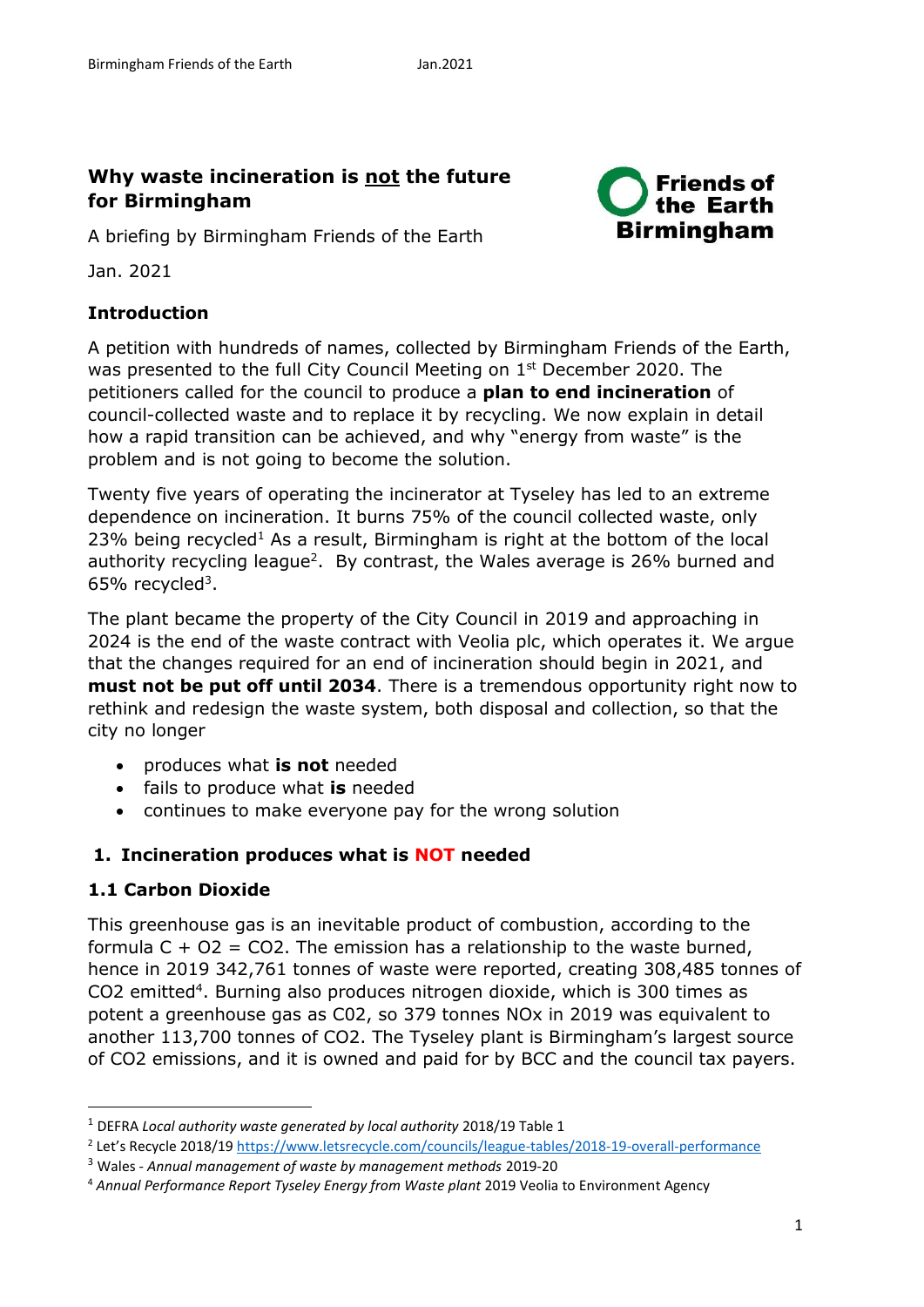Since the plant was built in 1995, the level of CO2 in the world's atmosphere has accelerated past the safe level of 350 parts per million, to reach 415 parts per million in 2020, which level scientists warn is destabilising the climate<sup>5</sup>. Indeed, 2020 was the 1<sup>st</sup> or 2<sup>nd</sup> warmest year ever recorded, globally<sup>6</sup>. The UK government has declared a Climate Emergency, and in 2020 it has set a target for 2030 of a 68% reduction in greenhouse gas emissions (compared to 1990)<sup>7</sup>. The UK Sixth Carbon Budget set by the Committee on Climate Change says that by 2035 UK electricity production should be zero carbon by 2035 $8$ . This is part of a challenging global climate budget set by the UN Paris Agreement due to be confirmed at 2021 Glasgow COP 26 meeting. Birmingham City Council passed a Climate Emergency Declaration in 2019, committing itself to finding a route to net zero emissions by 2030<sup>9</sup>.

It may be that waste is only 2% of Birmingham's total carbon dioxide emissions, but compared to any other council activity incineration of council collected waste is very carbon intensive. The Tyseley plant is the largest single source of CO2 in the city, according to DEFRA figures, as in Fig 1 below<sup>10</sup>. We can see that the carbon reduction agenda and timescale has overtaken the life of the Tyseley plant.

| <b>Owner 2017</b>                   | <b>Address</b>                                                         | Postcode       | <b>Tonnes CO2 2017</b> |  |  |
|-------------------------------------|------------------------------------------------------------------------|----------------|------------------------|--|--|
| Veolia ES<br>Birmingham<br>Limited  | <b>Tyseley Energy From Waste</b><br>Plant James Road, Birmingham       | <b>B11 2BA</b> | 310,366                |  |  |
| Severn Tent<br><b>Water Limited</b> | Minworth Final ASP Effluent                                            | <b>B76 9BE</b> | 96,000                 |  |  |
| Smurfit Kappa<br><b>UK Limited</b>  | Nechells Paper Mill Mount<br><b>Street Nechells</b>                    | <b>B7 5RE</b>  | 74,507                 |  |  |
| Jaguar Land<br><b>Rover Limited</b> | Land Rover Lode Lane, Solihull                                         | B92<br>8NW     | 68,000                 |  |  |
| Minteg UK<br>Limited                | Specialty Minerals Lifford,<br>Lifford Lane Kings Norton<br>Birmingham | <b>B30 3JW</b> | 13,461                 |  |  |

|  |  |  |  | Figure 1 Top five sources of CO2 in Birmingham |
|--|--|--|--|------------------------------------------------|
|  |  |  |  |                                                |

<sup>1</sup> <sup>5</sup> CO2 in air<https://keelingcurve.ucsd.edu/>

<sup>6</sup> Warmest year [https://www.bbc.co.uk/news/science-environment-](https://www.bbc.co.uk/news/science-environment-55576736#:~:text=New%20data%20from%20EU%20satellites,above%20the%20long%2Dterm%20average)

[<sup>55576736#:~:</sup>text=New%20data%20from%20EU%20satellites,above%20the%20long%2Dterm%20average](https://www.bbc.co.uk/news/science-environment-55576736#:~:text=New%20data%20from%20EU%20satellites,above%20the%20long%2Dterm%20average)

<sup>7</sup> UK target <https://www.gov.uk/government/news/uk-sets-ambitious-new-climate-target-ahead-of-un-summit>

<sup>&</sup>lt;sup>8</sup> CCC 6<sup>th</sup> carbon budget<https://www.theccc.org.uk/publication/sixth-carbon-budget/>

<sup>&</sup>lt;sup>9</sup> BCC Climate [https://www.birmingham.gov.uk/info/20015/environment/2026/climate\\_emergency/3](https://www.birmingham.gov.uk/info/20015/environment/2026/climate_emergency/3)

<sup>&</sup>lt;sup>10</sup> DEFRA Pollution Inventory 2017

https://environment.data.gov.uk/portalstg/home/item.html?id=8019cb9fc1494d5c96391c77a5ba35f9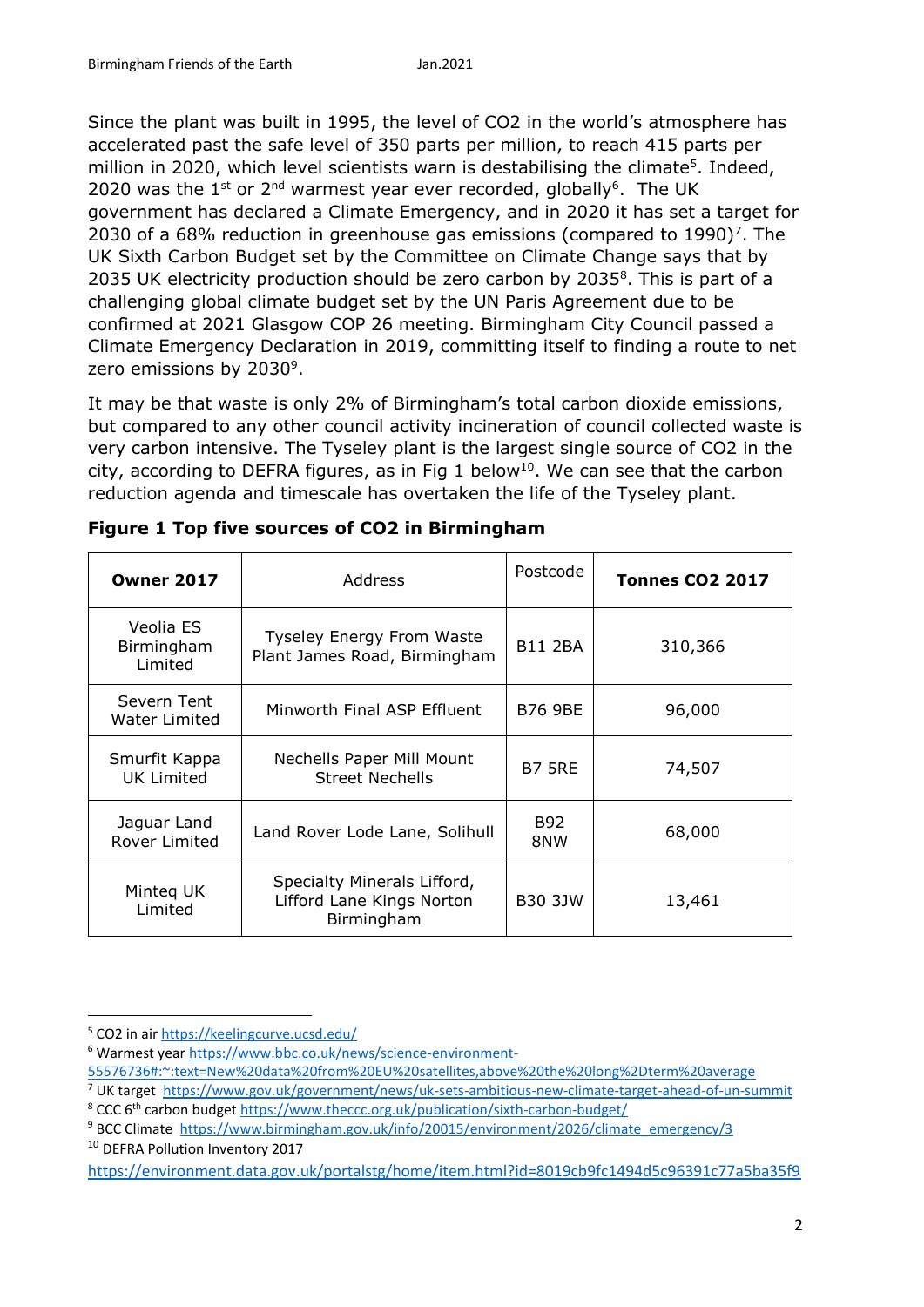Other plants in the city reported below a threshold of 10,000 tonnes CO2

Source; Pollution Inventory 2017, Environment Agency

A justification for incineration has been the greenhouse gas effect of the methane released by rotting material in landfill sites, assuming this is the alternative to incineration<sup>11</sup>. However, the comparison is no longer valid, since the Environment Bill 2019-21 will mandate local authorities to divert food waste into separate collection and treatment, with none to landfill by  $2030^{12}$ .

Up until now, there been no charge to "skyfill" waste, however a new UK Carbon Emissions Trading system is being introduced to make polluters pay in 2021 and although incinerators are not currently included this will be reviewed in 2025<sup>13</sup>. An incineration tax is being considered by the government to incentivise recycling and deter unnecessary incineration.<sup>14.</sup> In an open letter to the Prime Minister in November 2020, [Friends of the Earth,](https://www.theguardian.com/environment/friends-of-the-earth) Greenpeace, UK Without Incineration Network and Extinction Rebellion's zero waste group, called for a law requiring the waste sector to decarbonise by 2035. A new government Resources and Waste Strategy in spring 2021 will address the failure to meet national recycling targets.

Practical technology to capture and store the CO2 does not currently exist: it will be much simpler to prevent the emissions by reducing the burn. The contention that burning waste should be part of a circular economy to decarbonise the Midlands, made by the Energy from Waste and the Circular Economy Policy Commission at the University of Birmingham is contradicted by the evidence in their own report that recycling or composting is the best way to keep carbon out of the air<sup>15</sup>. The University of Exeter has recently provided the evidence for Wiltshire County Council in opposing a new incinerator at Westbury on the grounds of its huge carbon dioxide footprint<sup>16</sup>, which could be the first of many such challenges.

## **1.2 Air pollution**

**.** 

The Tyseley plant reports to the Environment Agency that it emits fine particulates, like those from vehicle exhaust, along with irritants such as nitrogen oxides, hydrogen chloride, hydrogen fluoride, sulphur dioxide, lead, mercury, flurins and dioxins<sup>17</sup>. Acid vapours actually eat the plant, so that it requires frequent repair. While it is compliant today, in its measured emissions to the air, the waste stream is changing rapidly and we can anticipate the plant, as built 1995, being caught between the changing composition of waste and rising

<sup>13</sup> UK Carbon Emissions Trading scheme, government response to consultation https://assets.publishing.service.gov.uk/government/uploads/system/uploads/attachment\_data/file/889037/Go vernment\_Response\_to\_Consultation\_on\_Future\_of\_UK\_Carbon\_Pricing.pdf

<sup>&</sup>lt;sup>11</sup> Answer 4357 to Question to the Cabinet member for street scene from Councillor Adam Parks 14.July 2020. <sup>12</sup> Environment Bill 2020<https://www.gov.uk/government/publications/environment-bill-2020>

<sup>14</sup> UKWIN quote[s https://ukwin.org.uk/quotes/All](https://ukwin.org.uk/quotes/All)

<sup>15</sup> Energy from waste [https://www.birmingham.ac.uk/research/energy/policy/energy-waste-circular](https://www.birmingham.ac.uk/research/energy/policy/energy-waste-circular-economy.aspx)[economy.aspx](https://www.birmingham.ac.uk/research/energy/policy/energy-waste-circular-economy.aspx)

<sup>16</sup> Westbury [https://www.wiltshiretimes.co.uk/news/19011950.objections-grow-northacre-renewable-energys](https://www.wiltshiretimes.co.uk/news/19011950.objections-grow-northacre-renewable-energys-westbury-waste-incinerator/)[westbury-waste-incinerator/](https://www.wiltshiretimes.co.uk/news/19011950.objections-grow-northacre-renewable-energys-westbury-waste-incinerator/)

<sup>&</sup>lt;sup>17</sup> Annual Performance Report Tyseley Energy from Waste plant 2019 Veolia to Environment Agency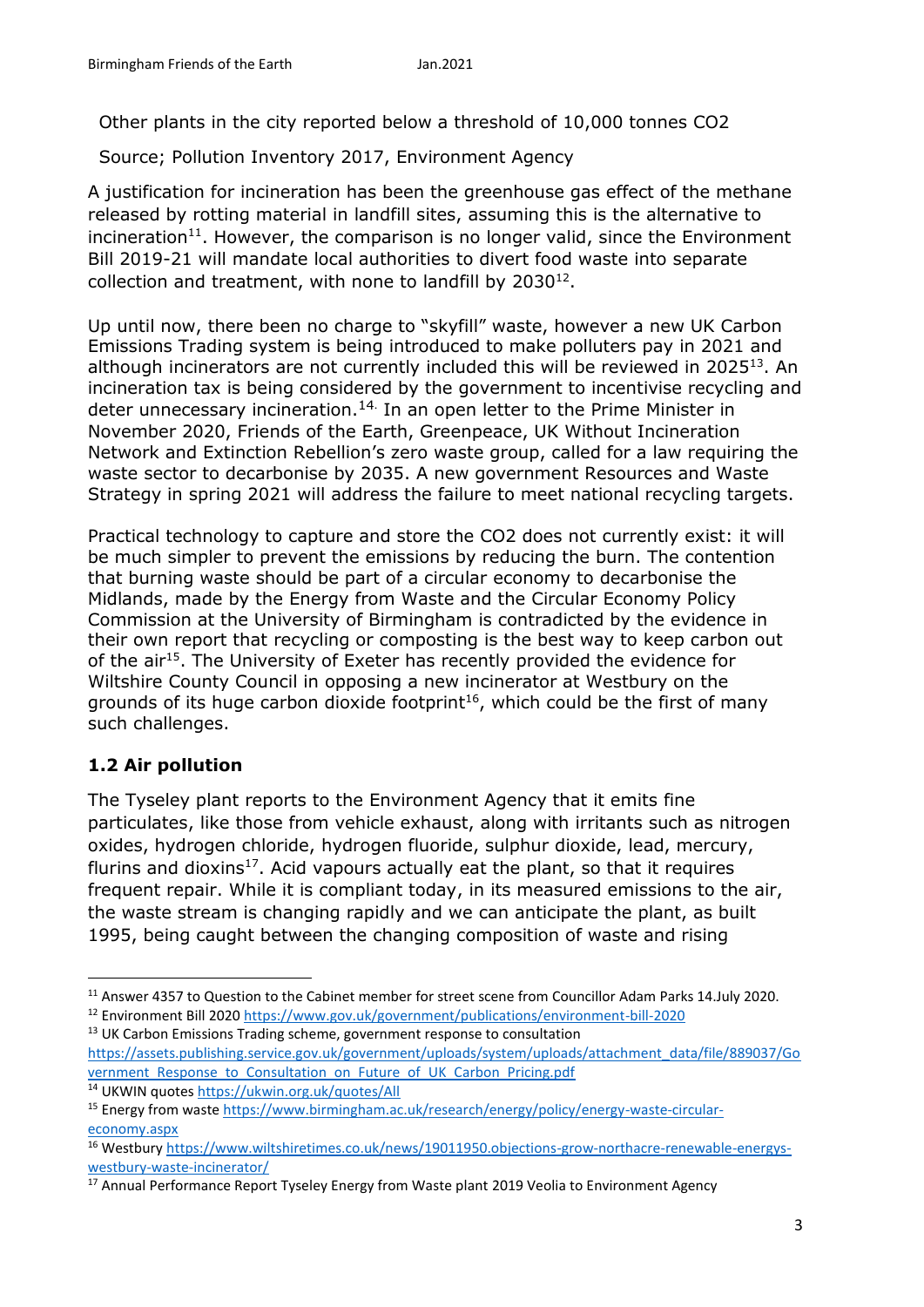environmental standards, leading to breeches in its permit from the Environment Agency.

Although the average amounts emitted to air sound small and dilute, they are continuous and they sink down to the ground. This is happening in a part of the city with the worst health statistics, according to the Birmingham Public Health Strategy 2019-2023<sup>18</sup>. COVID 19 has shown that people die younger when their lungs are already compromised from polluted city air<sup>19</sup>. In 2020, a successful legal claim has been upheld for a death from urban air pollution.

Birmingham City Council is the Public Health Authority and it is implementing a Clean Air Zone from 2021 as part of the Air Quality Action Plan, under which drivers will be charged by the council for their vehicle exhausts<sup>20</sup>. This will appear unjust if BCC plans to continue to pollute into the future, free of charge, by burning its waste on an industrial scale, when better alternatives exist.

# **1.3 Water**

The Tyseley plant burns water; in that food waste, garden waste, wet paper etc have a high water content, so a lot of energy is used in boiling off the water. The wet rubbish is not a fuel, which is why the plant has to consume fuel oil to make it burn (775,485 litres in 2019) and it also uses a great deal of mains water for its cooling  $(139,000$  cubic metres)<sup>21</sup>.

# **1.4 Materials**

The plant relies on burning mixed waste, and therefore on a continued failure to separate and recycle. Everyone's council tax is paying for resources to be destroyed which could be recycled or composted. The value that went into making the materials and processing into products is lost in burning, while the companies which could use the materials are deprived of the business and the jobs that they might create.

If the recycling rate does rise in future, at some level the residual waste will be insufficient to justify operating the plant. We can anticipate the economics getting worse and worse. Commercial waste is not going to rescue the plant, because companies increasingly recycle their waste, or sell it to each other $^{22}$ , while the council has seen a big fall in the demand for its collection and disposal service. This is not a statutory service, unlike household waste collection and disposal, so the council does not have to compete in the commercial waste market.

Fig 2 below shows how incineration always competes out recycling. Birmingham is an extreme case.

 $\overline{a}$ 

<sup>18</sup> Birmingham Public Health Strategy 2019-2023

<sup>19</sup> COVID, pollution<https://www.ons.gov.uk/releases/airpollutionandcovid19mortalityrates>

<sup>&</sup>lt;sup>20</sup> BFOE response to Air Quality Action Plan 2020<http://www.birminghamfoe.org.uk/consultation-responses/>

<sup>&</sup>lt;sup>21</sup> Annual Performance Report Tyseley Energy from Waste plant 2019 Veolia to Environment Agency

<sup>22</sup> BASI[S https://www.international-synergies.com/projects/what-is-the-basis-project/](https://www.international-synergies.com/projects/what-is-the-basis-project/)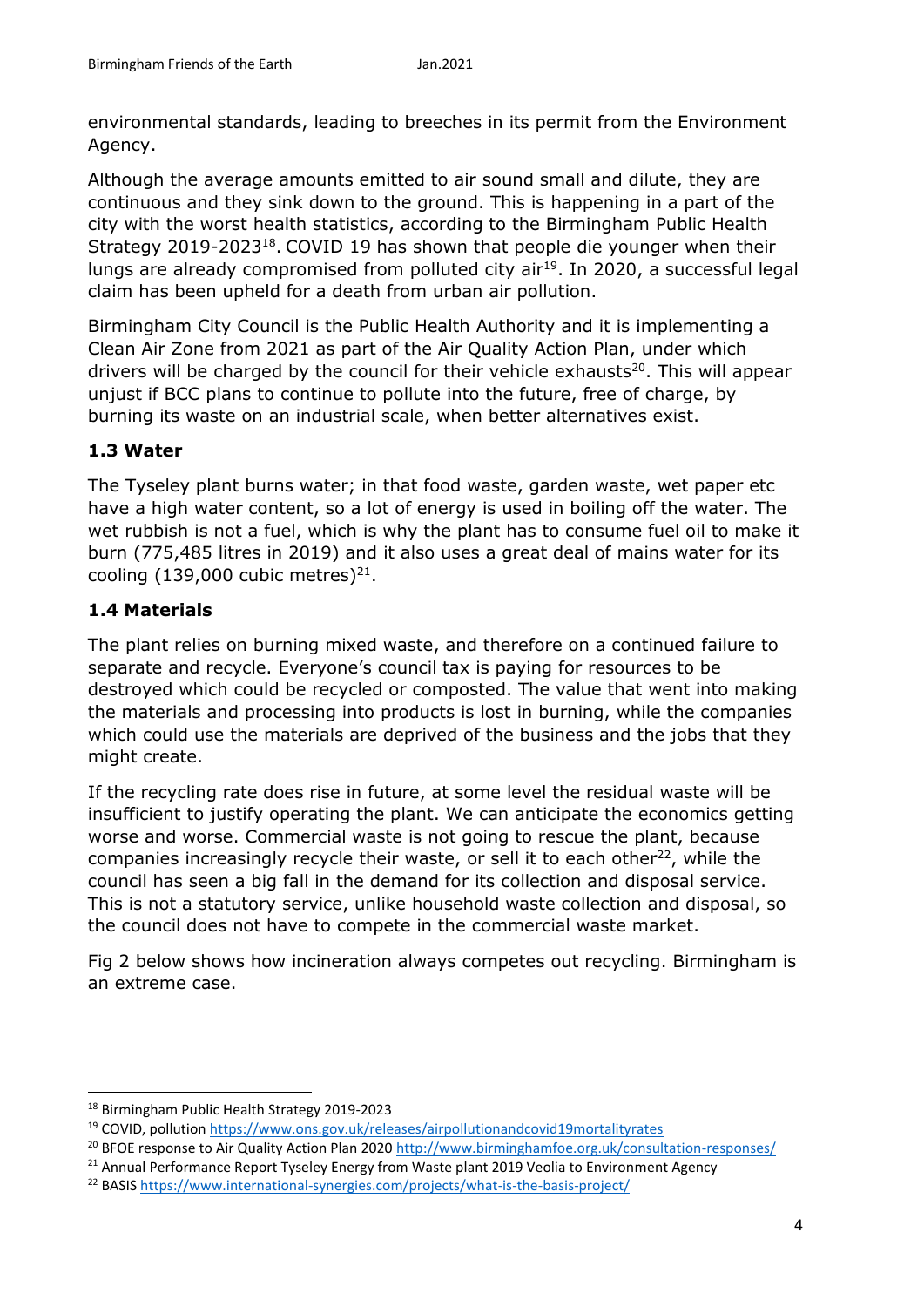

#### **Figure 2 Competition between incineration and recycling**

Source; UKWIN 2020 Moving Away from Incineration Towards a Circular Economy

#### **1.5 Ash**

The incinerator burns all the waste, including many incombustible elements. The worst pollutants are trapped in toxic fly ash in the stack, which is a hazardous waste that has to be landfilled. Of the waste tonnage, 21% became incinerator bottom ash in 2019 (72,127 tonnes)<sup>23</sup>. This ash cannot be recycled, i.e. made into new products, because nothing is made from ash. In reality, it is chemical waste, and since it is not inert, like sand, gravel or rubble, the ash is not safe as a substitute for them. Birmingham does not need more ash.

#### **1.6 Waste Heat**

**.** 

This is the embodied energy that comes, overwhelmingly, from burning the plastic items, made from oil. Burning it is not a renewable or sustainable source of energy, rather single use plastic packaging is something that society is aiming to reduce and phase out, for example the voluntary Plastic Pact among major retailers in response to consumer demand<sup>24</sup>. The Environment Bill 2019-21 will introduce a tax on new plastic $25$ .

More than 80% of the heat from combustion at Tyseley goes into the air, with only a fraction used to make the steam that drives turbines to generate electricity. Efficiency could be raised by using the waste heat to heat buildings or homes. That would require a new network of underground pipes to transport warm water but Tyseley is far from users of heat, its neighbours are other industrial plants.

<sup>&</sup>lt;sup>23</sup> Annual Performance Report Tyseley Energy from Waste plant 2019 Veolia to Environment Agency

<sup>24</sup> Plastic Pact https://www.wrap.org.uk/content/what-uk-plastics-pact

<sup>25</sup> Environment Bill<https://www.gov.uk/government/publications/environment-bill-2020>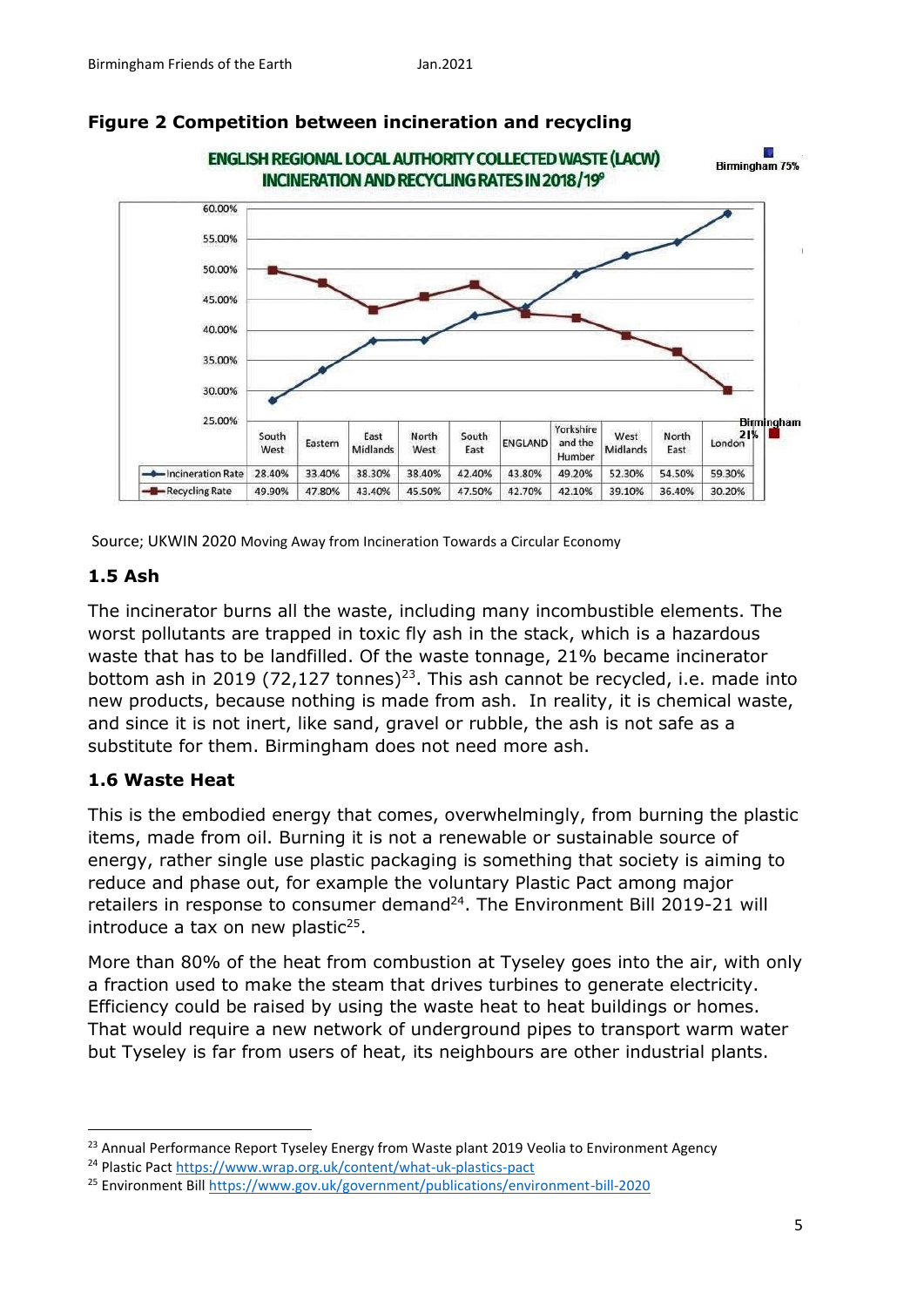Past investigation found this to be uneconomic<sup>26</sup>. The experience of the Sutton Decentralised Energy Network, south London, has been that the economic margins are low on high upfront costs, requiring a 25 year contract to pay back costs; in practice delivering more expensive and less reliable heating than the alternatives $27$ . District heating would contradict the right of the consumer to choose and switch, so be seen as a poor deal.

Copenhagen is very different from Birmingham, in that it already has a network of district heating pipes and a monopoly on heat supply. Here the system is in transition towards the integration of wind energy, via large heat pumps and electric boilers, to reduce the carbon footprint, with waste as a diminishing contribution<sup>28</sup>.

The UK government has made it clear in its new Energy White Paper 2020<sup>29</sup> that it will only be investing in low carbon sources for district heating. For buildings, it favours electric air source heat pumps, at the point of consumption; the building owners to qualify for Renewable Heat Incentive payments. Electricity will have the advantage in that it does not need a new network to deliver it, unlike waste heat.

## **1.7 High carbon electricity**

1

The Tyseley plant exports some electricity to the grid, but the output no longer qualifies for payments for renewable energy via the Non-Fossil Fuel Obligation scheme, since that ended in 2018. The actual carbon intensity of the electricity is close to that of a coal burning power station (calculated in Fig 3). Coal generation is due to end by 2024, leaving energy from waste as the most polluting power source.

The Energy White Paper 2020 has set a national aim of "overwhelmingly decarbonised" power in the 2030s and shown how electricity will in future come from wind, sun, hydro; the endless clean sources that require no fuel. Storage is being developed rapidly in the form of green hydrogen and large grid batteries. The carbon content of electricity is therefore going to fall rapidly towards zero by 2030, as fossil fuels are left behind.

Any comparison of incineration with a new gas fired power station is out of date, since they will no longer be built; zero carbon renewables being the cheapest option for generation in the Energy White Paper. By 2032, Tyseley electricity will be 8 times as carbon intensive as the grid (see Fig 3), so energy companies will not want to buy polluting electricity from an "energy from waste" plant. Councilowned energy companies to sell electricity directly to consumers have mostly failed, for example Portsmouth and Nottingham<sup>30</sup>.

<sup>&</sup>lt;sup>26</sup> Tyseley Energy from Waste Plant: Feasibility into the future possibilities for the use of waste heat. Urban Design, BCC June 2009

<sup>27</sup> <https://insidecroydon.com/2020/06/23/suttons-heating-network-inflicts-fuel-poverty-on-new-estate/> <sup>28</sup> Copenhagen

<sup>&</sup>lt;sup>29</sup> Energy White Paper 2020 https://www.gov.uk/government/publications/energy-white-paper-powering-ournet-zero-future

<sup>30</sup> Portsmouth<https://www.bbc.co.uk/news/uk-england-hampshire-54552541>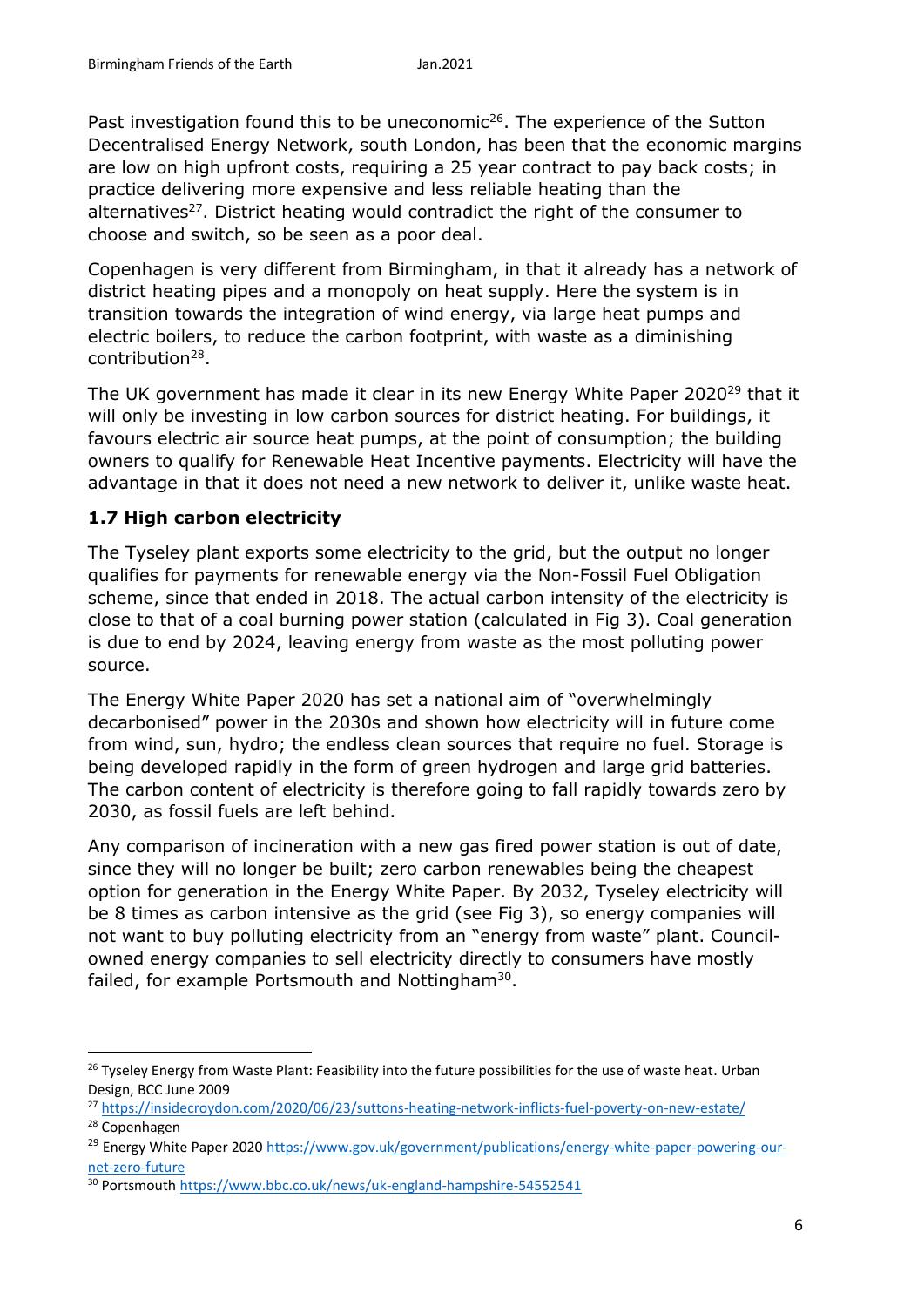|                                                |                | Grams Carbon<br>per Kwh |
|------------------------------------------------|----------------|-------------------------|
| Coal power generation $31$                     |                | 870                     |
| Modern Gas generation (CCGT) <sup>27</sup>     |                | 340                     |
| <b>Tyseley plant calculation</b>               |                |                         |
| a. CO2 emitted in 2019                         | 308,485 tonnes |                         |
| b. % fossil carbon                             | 46%            |                         |
| c. Fossil CO <sub>2</sub> e                    | 141,903 tonnes |                         |
| d. Elec exported 2019                          | 173,207 Mwh    |                         |
| Fossil Carbon intensity (c/d)                  |                | 819                     |
| Wind, sun, hydro                               |                | 0                       |
| Average for national grid in<br>201932         |                | 231                     |
| Target for national grid by 2032 <sup>33</sup> |                | 100                     |

# **Figure 3 Carbon intensity of electricity from Tyseley**

The UK's binding fifth national carbon budget stipulates that emissions from power generation must not rise above 100g CO2/kWh by 2032.

## **1.8 Overcapacity of incinerators**

A new incinerator would experience all of the above problems. There is an over capacity of incineration in Britain, according to the UK Without Incineration Network, who call for a moratorium on new plants being built<sup>34</sup>.

The Environment Bill 2019-21 before Parliament aims to move to a minimum 70% recycling rate of packaging waste by 2030, thus taking away from the bin most of what burns. People working from home in 2020 has led to a large fall in food being thrown away, according to survey by WRAP, which may become the new normal<sup>35</sup>.

In Birmingham, the past projections of increasing municipal waste have not been born out, rather the tonnage of waste collected has declined steadily (see Fig 5 below). Projection of the population of the city has been revised downwards by the Office of Population and Censuses<sup>36</sup> (and will fall further with post-Brexit

**.** 

<sup>&</sup>lt;sup>31</sup> BEIS Greenhouse gas reporting: conversion factors 2020.

<sup>32</sup> Grid carbon https://www.gov.uk/government/publications/greenhouse-gas-reporting-conversion-factors-2019 <sup>33</sup> Energy White Paper 2020

<sup>&</sup>lt;sup>34</sup> 'Moving Away from Incineration Towards a Circular Economy' (2020) UKWIN <https://ukwin.org.uk/policy/>

<sup>35</sup> Food wasted<https://www.wrap.org.uk/content/citizens-and-food-covid-19-lockdown>

<sup>36</sup> Population [https://www.birminghammail.co.uk/news/midlands-news/what-happen-birminghams-population](https://www.birminghammail.co.uk/news/midlands-news/what-happen-birminghams-population-next-16108013)[next-16108013](https://www.birminghammail.co.uk/news/midlands-news/what-happen-birminghams-population-next-16108013)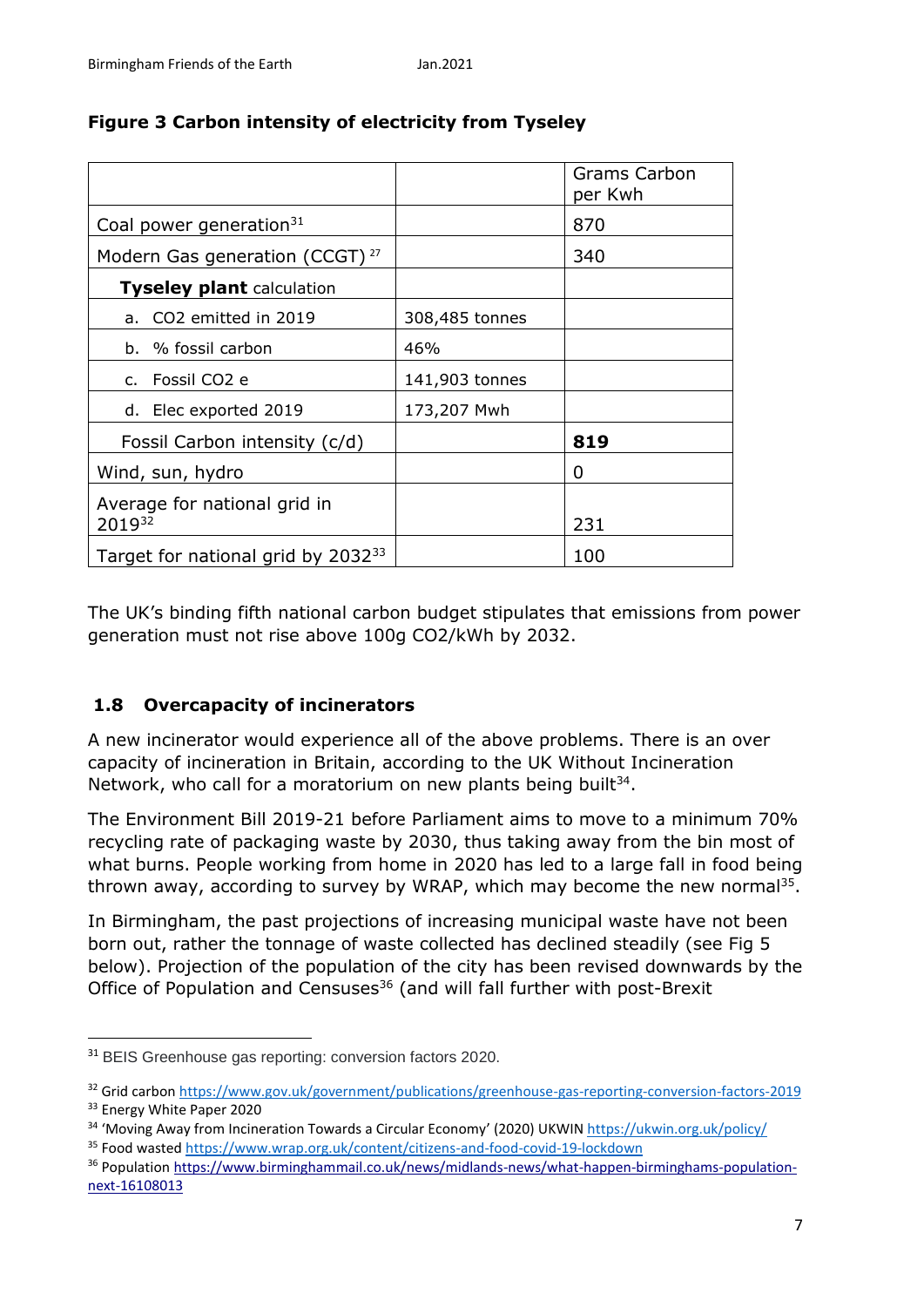immigration control). 2020 has shown that about half of jobs can be accessed online from home, as can study courses, without needing to live in the city.

For many such reasons we do not believe that a case for a replacement incinerator at Tyseley can be made; it would depend on trends that have ended, as well as having an unacceptable environmental impact. A High Court ruling 2021 has found that decision makers must avoid any 'lock in' to high carbon solutions and that this can be a grounds for challenge in planning inquiries $37$ . Probably a new plant if it were built would be a 'stranded asset', with the City Council taking the risks.



**Figure 4 Past overestimates of municipal waste arising**

The projection of rising tonnage of municipal waste reproduced above from the 'Birmingham Waste Capacity Study 2010' was greatly over-estimated<sup>38</sup>. Actual tonnage collected in 2018/19 is shown in red (source; 'Local Authority Collected and Household Waste Statistics  $2018-19'$ <sup>39</sup>. The amount of waste collected by Birmingham City Council has actually fallen by 1% per year since 2007. There seems to be a fatal flaw in the method of prediction. Note that more households do not equate to more people if household size gets smaller, which it has.

 $\overline{a}$ 

<sup>&</sup>lt;sup>37</sup> Client Earth [https://www.clientearth.org/latest/latest-updates/news/court-upholds-gas-plant-approval-but](https://www.clientearth.org/latest/latest-updates/news/court-upholds-gas-plant-approval-but-sets-important-climate-planning-precedent/)[sets-important-climate-planning-precedent/](https://www.clientearth.org/latest/latest-updates/news/court-upholds-gas-plant-approval-but-sets-important-climate-planning-precedent/)

<sup>&</sup>lt;sup>38</sup> ENVIROS Consulting Ltd 2010 Birmingham Waste Capacity Study Fig 11 p27

<sup>39</sup> [https://www.gov.uk/government/statistical-data-sets/env18-local-authority-collected-waste-annual-results](https://www.gov.uk/government/statistical-data-sets/env18-local-authority-collected-waste-annual-results-tables)[tables](https://www.gov.uk/government/statistical-data-sets/env18-local-authority-collected-waste-annual-results-tables)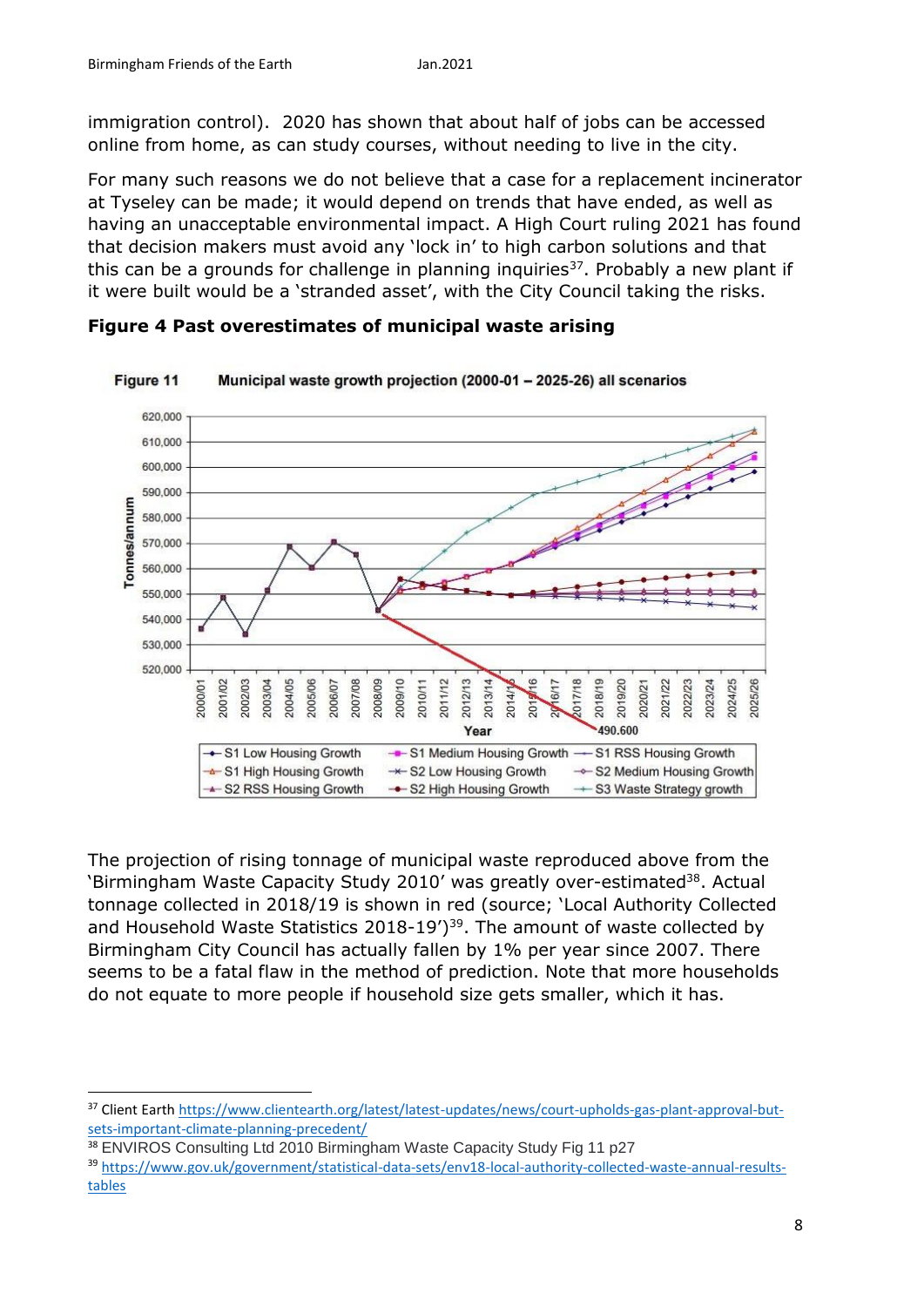# **1.9 Property blight**

One reason for depressed property prices in East Birmingham must be the impact of having the incinerator as a neighbour, site, smell etc. Income is lost to the council every year through the low council tax banding of properties in the neighbourhood. The plant's closure would be a great boost to the area, in line with the council's East Birmingham Inclusive Growth Strategy<sup>40</sup>.

## **2. The Alternative – produce what IS needed**

The imperative is to stop the burn; rather to lock up the carbon and prevent it getting into the air. Composting and re-use or recycling of waste can achieve such "sequestration" of carbon; hence we say that they are the technologies for the future and investment should be switched into them. High levels of recycling can be obtained by adopting best practice methods already proven elsewhere, therefore no new technologies are required. The value which is in the waste can be recovered.

#### **2.1 Food waste**

Up to 40% by weight of household refuse in Birmingham is food waste (Fig 3 below). Rotting food is what creates the smell from the Tyseley plant. Food waste contaminates everything else in the bin and prevents it from being used. A properly contained food waste system would reduce the plague of rats in Birmingham. Every household in Wales has a food waste collection, weekly or fortnightly, so the processes are well known. Residents of Sandwell were offered this service pre-COVID and we have called for a trial in Birmingham, co-operating in order to cost effectively 'piggyback' on a neighbouring authority's system.

If people have a separate bin and see what they waste, then they tend to buy less and eat more of it, according to the findings of WRAP<sup>14</sup> . However, about half of food waste is unavoidable, according to WRAP<sup>41</sup>. This can be digested, in Anaerobic Digestion plants (AD), at a range of scales, where gate fees are typically low. This happens at the Seven Trent plant at Coleshill, four miles from Birmingham, and the water industry is wishing to build more bio-gas plants<sup>42</sup>. Biogas can be used to power vehicles, provide heat or electricity, or be directly injected into the grid to replace fossil gas. The only other product from AD is a liquid fertilizer, to feed the soil.

Food waste collection was excluded in the past Options Appraisals for council waste. This needs to be reviewed urgently, since it affects the case for incineration.

**.** 

<sup>40</sup> E B'ham Inclusive Growth Strategy

https://www.birmingham.gov.uk/info/20054/local\_plan\_documents/2048/east\_birmingham\_inclusive\_growth strategy

<sup>41</sup> 'Household food and drink waste in the UK' (WRAP) https://wrap.org.uk/content/household-food-and-drinkwaste-uk-0

<sup>42</sup> Food waste recycling https://www.stgreenpower.co.uk/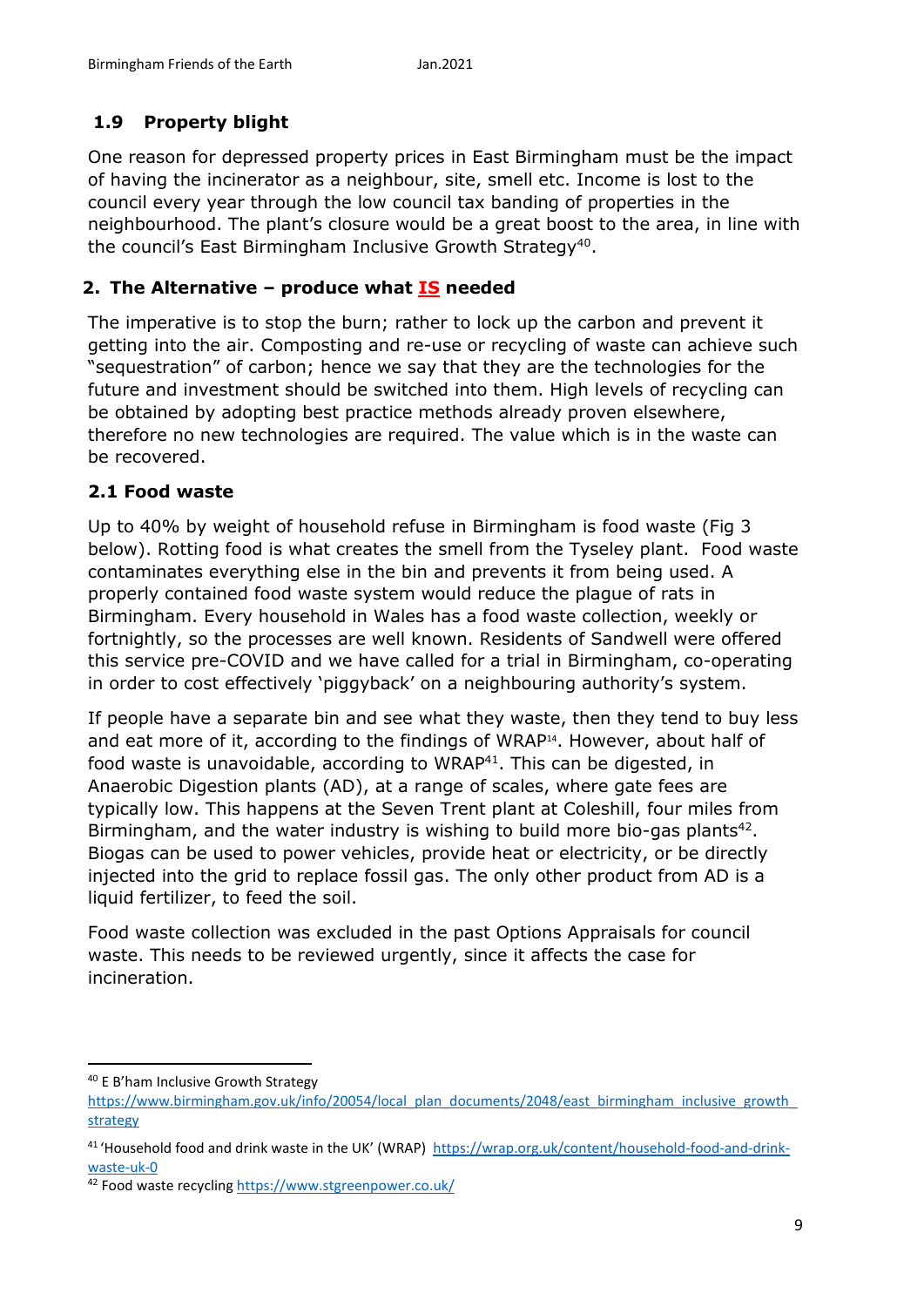# **2.3 Organic waste**

About half of the Tyseley plant's "feedstock" is food waste and garden waste; while if paper and natural textiles are included, then the biodegradable fraction is 62% or more (Fig 3). Households in Coventry put all of their organic waste into a bin, whose contents is taken to In-Vessel Composting<sup>43</sup>. Compost is a saleable product. It becomes part of the soil, completing the cycle of fertility, and that is urgent, because 40% of Britain's soils are depleted of organic carbon, according to Rothamsted Research<sup>44</sup>. Composting sequesters carbon in the soil, while burning starves the soil of nutrients. If Birmingham's future waste strategy benefits earthworms, then it will be sustainable.

| <b>2019 Composition</b>    | per<br>cent |                            |
|----------------------------|-------------|----------------------------|
| Organic materials          | 36.8%       | Biodegradable fraction 62% |
| Paper                      | 8.7%        |                            |
| Card & Cardboard           | 5.7%        |                            |
| Plastic Film               | 4.9%        |                            |
| Dense Plastic              | 13.7%       |                            |
| <b>Textiles</b>            | 8.2%        |                            |
| <b>WEEE</b>                | 2.5%        |                            |
| <b>HWW</b>                 | 0.1%        |                            |
| Wood                       | 0.3%        |                            |
| Glass                      | 3.1%        |                            |
| <b>Ferrous Metal</b>       | $1.2\%$     |                            |
| Non Ferrous Metal          | 0.7%        |                            |
| Misc Non-Combustibles      | 0.5%        |                            |
| Fines                      | 0.7%        |                            |
| Absorbent Hygiene Products | 10.4%       |                            |
| <b>Misc Combustibles</b>   | 2.6%        |                            |

|  | Figure 5 Composition of mixed waste burned at Tyseley |  |  |  |
|--|-------------------------------------------------------|--|--|--|
|  |                                                       |  |  |  |

Total residual incinerated 100.0% Source; Annual Performance Report 2019 Tyseley Energy from Waste Veolia to EA

## **2.4 Reuse and Recycling**

**.** 

The collection system produces the waste stream or streams. It is therefore time to reallocate bin space. Once the contamination of the wet waste is diverted, what remains will be dry, and mostly usable items. Paper and card, metals, textiles, plastic could be baled and sold. Solihull Council collects bags of clothing from households. The council could be selling much of its waste to companies that want to use it. One model is to form a council owned company having the sole mission

<sup>43</sup> Coventry https://www.coventry.gov.uk/brownbin

<sup>44</sup> Depleted soils https://www.rothamsted.ac.uk/news/survey-shows-nearly-40-arable-soils- %E2%80%98degraded%E2%80%99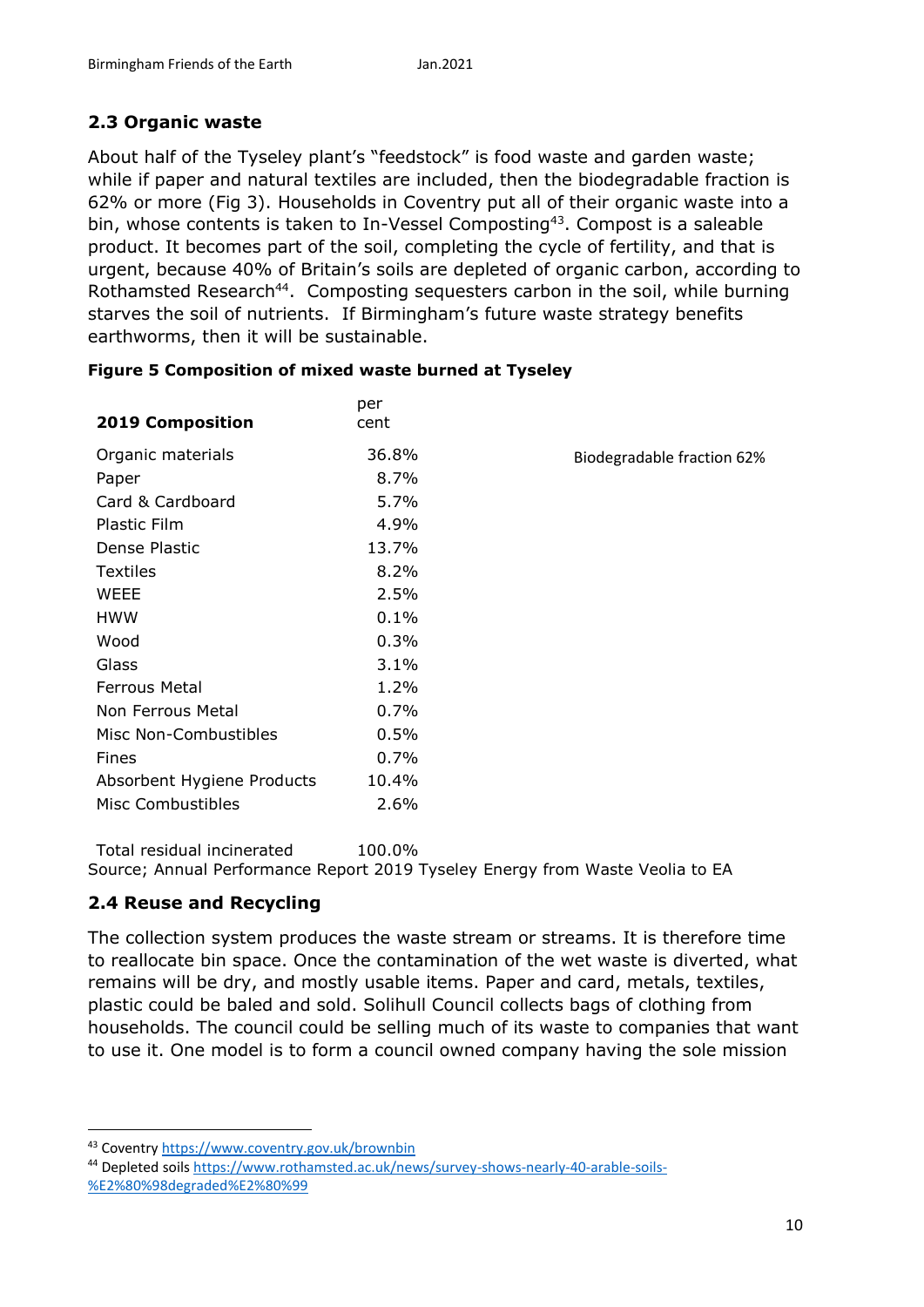of collecting and recycling waste in the district, as we find at Newport, South Wales and recently in North Somerset<sup>45</sup>.

The town and district of Stroud increased its recycling rate by 15.7 % in a single year to 61  $\%$ , by introducing a separated collection of household waste<sup>46</sup>. Another example, the city of Glasgow is trialling an offer to households of a 2-weekly green waste bin and a recycling bin, with just a 3-weekly collection of a grey bag for any residual items<sup>47</sup>.

The Environment Bill 2020 will introduce a national Deposit Return Scheme<sup>48</sup>, to be introduced by retailers by 2023, which will pay a reward for every can and bottle returned to them, creating waste streams that can be recycled and causing much street litter to disappear. This means that the blue household recycling bins in Birmingham and the crews that collect them can be re-purposed.

Any new collection vehicles which the council purchases should be divided ones, able to collect multiple waste streams, including food waste, in a single pass down the street. The time saved could allow the crew to do a further sort at the kerbside and we see that authorities with the highest recycling rates, such as Pembrokeshire and Anglesey operate in that fashion; both of them having achieved a 70% recycling rate. Birmingham's Waste Strategy 2106 envisaged 70% as a goal, but a new collection system should move there within the next five years, given the Climate Emergency. This means a switch from investing in disposal, i.e. the incinerator, to investing in the collection system that would make it redundant. If recycling is collected in mixed form, then it can be mechanically sorted by a Materials Recycling Facility, and these come in a variety of sizes and prices: such an investment was proposed in the draft Birmingham Waste Strategy 2016.

## **Figure 6 Recyclability of household waste**

"Of total residual waste from household sources in England in 2017, an estimated

- 53% could be categorised as readily recyclable,
- 27% as potentially recyclable,

**.** 

- 12% as potentially substitutable and
- 8% as difficult to either recycle or substitute."

Source; Defra's August 2020 'Resources and Waste Strategy Monitoring Report', quoted in UKWIN 2020 'Moving Away from Incineration Towards a Circular Economy'.

<sup>45</sup> Newport Waste Savers [http://wastesavers.co.uk](http://wastesavers.co.uk/) North Somerset Recycling Company [https://www.n](https://www.n-somerset.gov.uk/news/recycling-waste-services-return-council-operation)[somerset.gov.uk/news/recycling-waste-services-return-council-operation](https://www.n-somerset.gov.uk/news/recycling-waste-services-return-council-operation)

<sup>46</sup> Stroud [https://www.stroud.gov.uk/news-archive/government-asks-council-for-advice-on-chart-topping](https://www.stroud.gov.uk/news-archive/government-asks-council-for-advice-on-chart-topping-recycling-rates)[recycling-rates](https://www.stroud.gov.uk/news-archive/government-asks-council-for-advice-on-chart-topping-recycling-rates)

<sup>47</sup> Glasgow<https://resource.co/article/new-collection-service-aims-boost-recycling-glasgow>

<sup>48</sup> Environment Bill 2019-21 https://services.parliament.uk/bills/2019-21/environment.html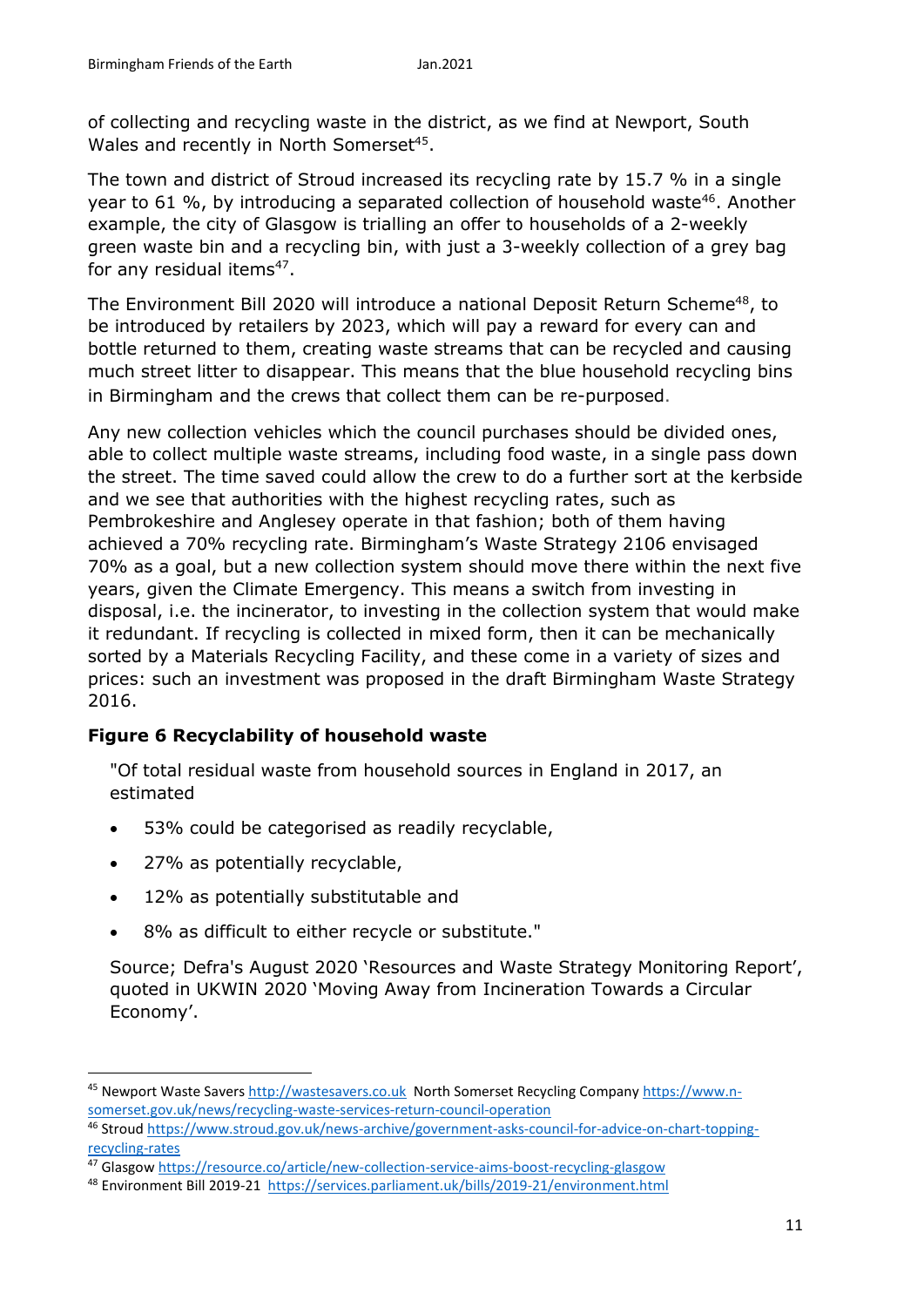NB. The high proportion of Birmingham waste which is burned (Fig 1) suggests that a much higher per cent of residual waste could/should be recycled than the average for England quoted above. This needs to be modelled !!

The Bulky Waste service currently has the wrong kind of incentives. Collections cost £33 for up to ten items, which is to say "ten for the price of one". If people just dump large items, then the council's fly-tipping squad removes it for nothing. We believe it all to be incinerated, although a scheme by Community Service Volunteers some years ago found 60% of items were saleable. The Re-users at the Sutton Coldfield HRC shows best practice for re-use<sup>49</sup>. Usable items should be taken to the Household Recycling Centres, rather than the incinerator. The council has always refused to pay anything for items diverted by community groups, but that should be reviewed. Charities could be key partners in getting value from waste and in building co-operation from the public.

#### **2.5 Phase out rubbish**

The financial savings from ending weekly rubbish collection could pay for a more effective separation and sort. The city council owns its incinerator and it could take the operation in-house, as Coventry has done, so as to be able to run it down. There will remain some residue (which may not burn), however nothing is improved by incinerating it. Plastic waste, if it cannot be recycled is of low weight and could be compacted, then stored or buried, to keep the fossil carbon out of the air. For nappies, there is already a specialist clinical incinerator at Tyseley. Friends of the Earth does not support "zero to landfill", since some landfill is going to be preferable to more skyfill. Once in the sky, it is impossible to recover!

Projections of increasing waste must be treated with suspicion, since they have been spectacularly wrong in the past.

#### **3. People power**

**.** 

The transformation of the waste system, "a new deal on waste", will need explaining and justifying to residents, who will have to want to participate. Instead of throwing everything away and the council to pick up and dispose of it, there will be a joint responsibility to get each kind of waste to the right place. This happens in the most advanced authorities, so Birmingham people will react in the same way if they understand what is being asked of them and why. The survey for Birmingham's Future Waste Strategy 2016 found a majority were asking for change<sup>50</sup>.

Reward to recycle, in the form of nectar points was trialled some years ago, which was successful, and needs to be re-examined. Brumcan used Recycling for Charity as an incentive. Curitiba in Brazil set up a credit system for recycling which gave t public transport tickets, while in Birmingham credit could be given to peoples' Swift cards, so encouraging more sustainable transport.

Communication about waste and recycling is something that other local authorities spend much more on, and The Independent Waste Review found that Birmingham

<sup>49</sup> Re-users https://jericho.essentialmarketer.dev/reusers/

<sup>&</sup>lt;sup>50</sup> Future Waste Strategy Survey 2016 Over 850 residents completed the online survey.